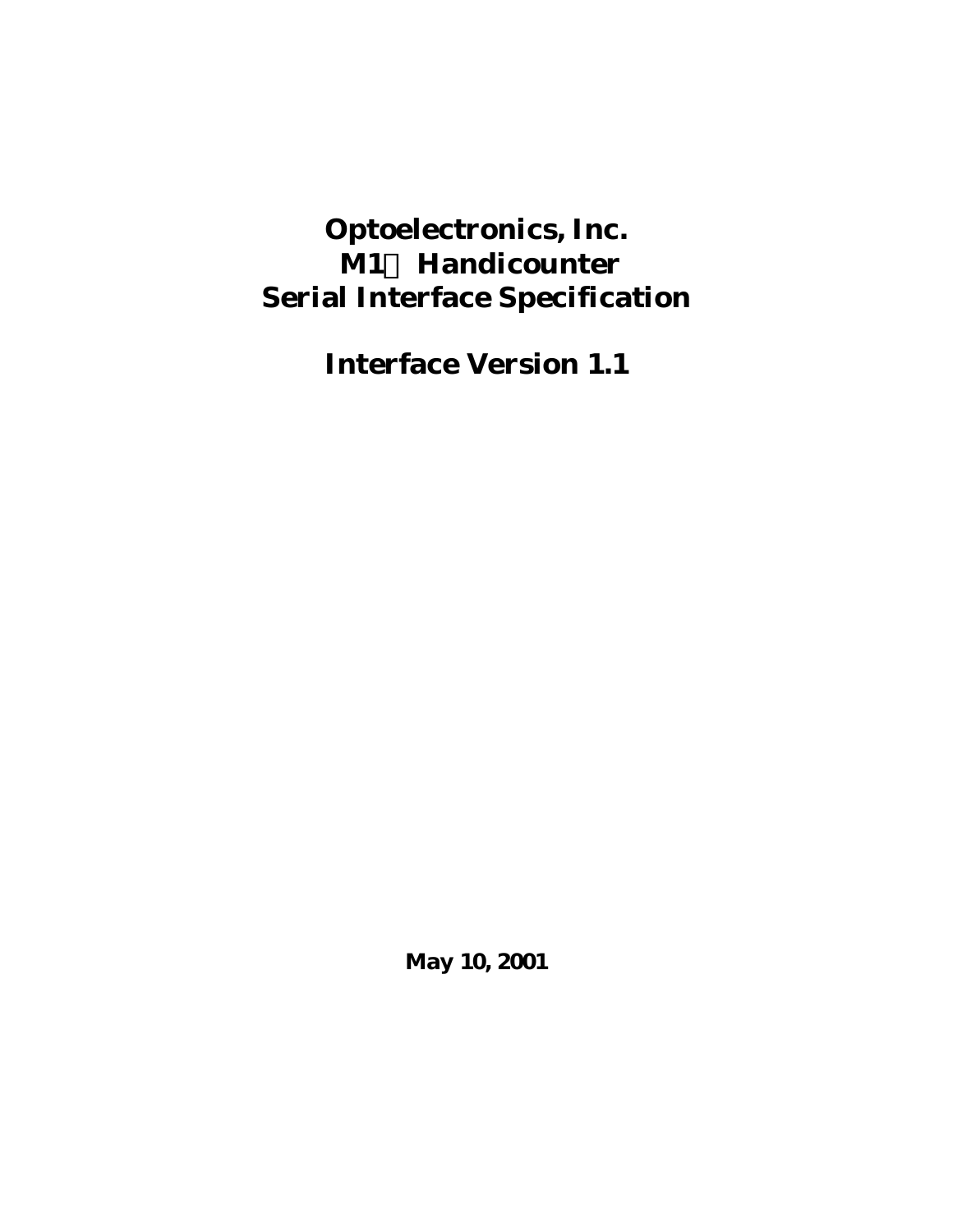## **INTRODUCTION**

This document describes the serial interface of the  $M1^{TM}$  Handicounter, a miniature hand-held frequency counter capable of measuring the frequency of VHF and UHF transmitters and other signal sources. The  $M1^{\text{m}}$  is capable of automatically capturing and storing up to 100 frequencies. This frequency data can then be downloaded to a personal computer for logging and analysis.

This document was written to assist the programmer in developing computer software applications for the  $M1^{TM}$ .

Optoelectronics, Inc. assumes no responsibility for the accuracy of the information contained in this document. Optoelectronics, Inc. is under no obligation to provide technical support on matters pertaining to this document, or to provide notification of changes or corrections to this document. To inquire about possible revisions, or to order copies of this document, contact the factory. A nominal fee may be charged to cover printing and shipping costs.

> **OPTOELECTRONICS, INC. 5821 N.E. 14th Avenue Fort Lauderdale, FL 33334 Phone: (954) 771-2050 FAX: (954) 771-2052 www.optoelectronics.com**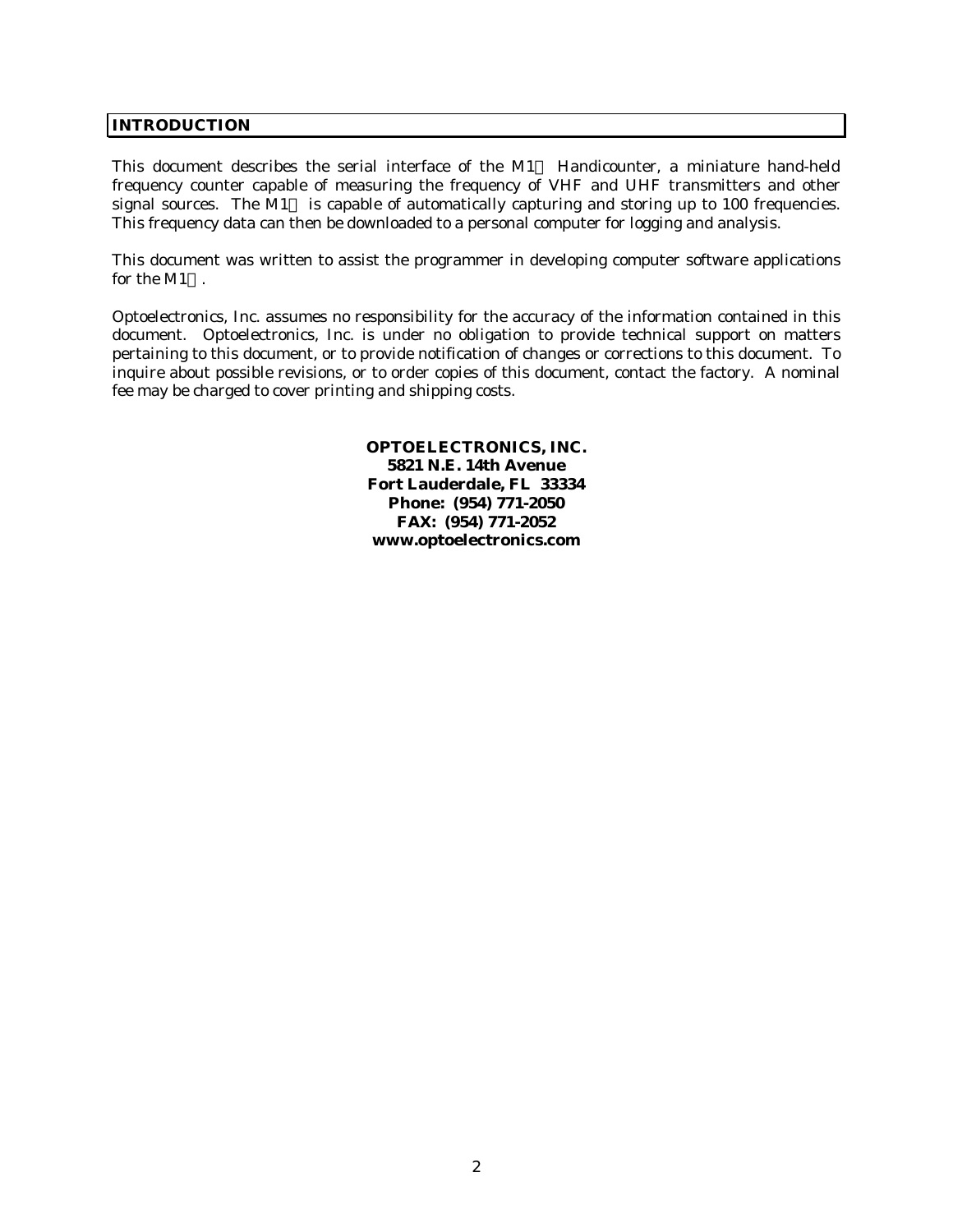## **ABOUT CI-5**

The serial interface on the  $M1^{TM}$  conforms to the Icom CI-V interface standard. However, Optoelectronics has added enhancements in the form of additional commands and features. Optoelectronics has, therefore, modified the name of this new enhanced interface to CI-5.

The CI-5 interface is an asynchronous, half-duplex, Transistor-Transistor Logic (TTL) serial interface connected in a wire-OR (bussed) configuration. Several different devices can be connected to the bus simultaneously, and each device has its own unique address. Software developers who are unfamiliar with the CI-5 interface are strongly encouraged to obtain a copy of the *Icom Communication Interface - V Reference Manual* from Icom, Inc. for detailed information on the CI-V interface protocol. The communications parameters for the serial interface are listed in Table 1 below.

**Table 1. Communications Parameters.**

| <b>DATA RATE</b>  | 9600 bps    |
|-------------------|-------------|
| <b>START BITS</b> |             |
| <b>DATA BITS</b>  | 8           |
| <b>PARITY</b>     | <b>NONE</b> |
| <b>STOP BITS</b>  |             |

One important thing to note about the CI-5 interface is that, as mentioned above, it is connected in a wire-OR configuration. This means that the transmit data signal and the receive data signal are connected together. Therefore, when a command is transmitted by the computer, it is automatically echoed back as received data, followed by the response to the command, if any. For example, if an 11-byte command is transmitted to a device on the bus, which returns a 6-byte response, the computer will receive a total of 17 bytes. This configuration allows devices on the bus to monitor their own transmissions in order to detect interface collisions. A collision occurs when two or more devices transmit simultaneously. If a collision occurs, the command must be re-transmitted.

To connect the M1<sup>TM</sup> to a personal computer, a subminiature (2.5 mm) phone jack is provided on the top panel. An external interface converter box, such as the Optoelectronics Optolinx $\mathbb{I}^{\mathbb{M}}$ , is required to connect the M1<sup> $m$ </sup> to an RS-232C computer interface. Its purpose is to convert the CI-5 interface voltage levels to RS-232C levels compatible with most personal computers.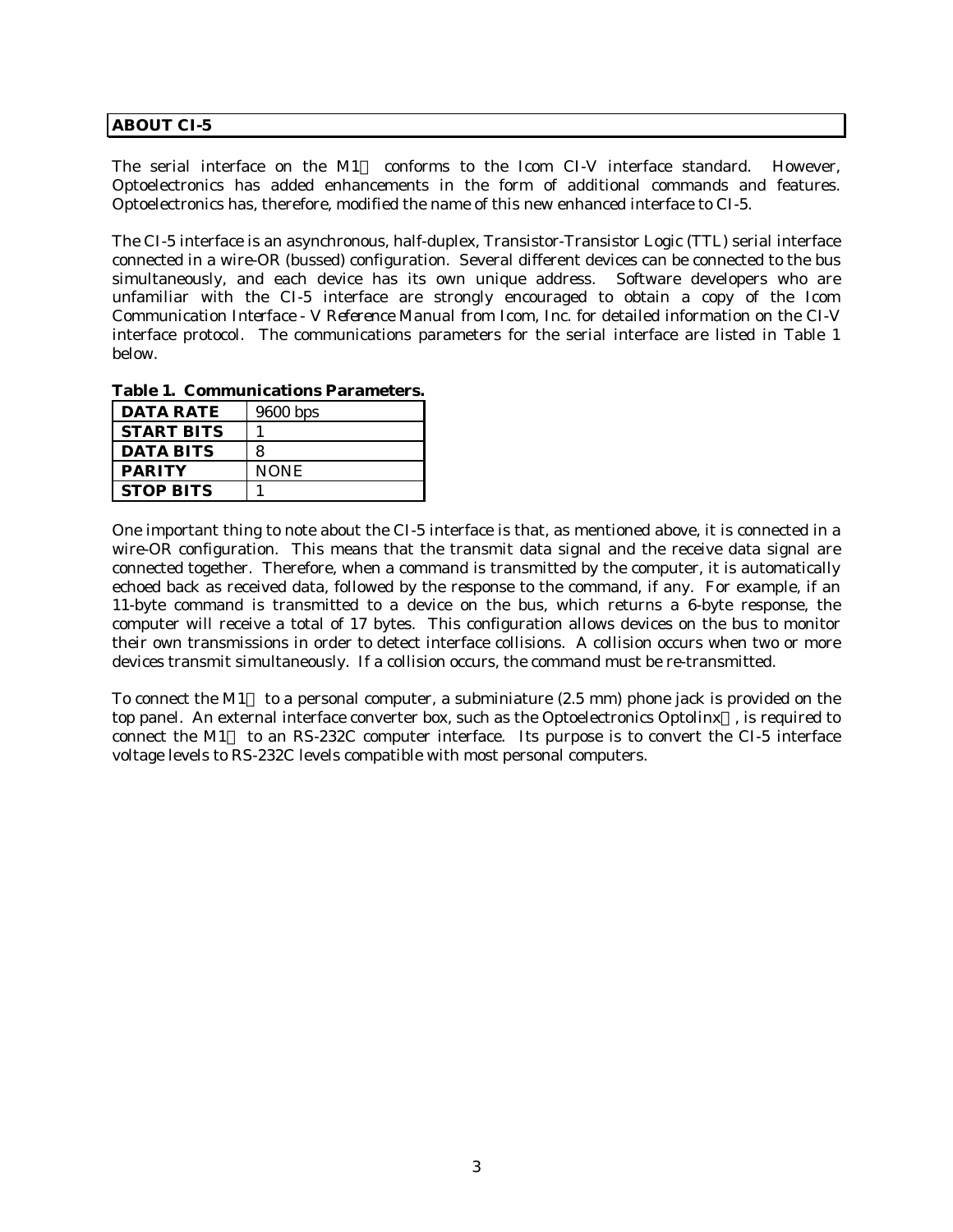## **COMMAND REFERENCE**

The  $M1<sup>m</sup>$  accepts commands over the CI-5 interface. In this section, all CI-5 command and response bytes are expressed in hexadecimal notation. The  $M1^{TM}$  recognizes 10 different commands, which are summarized in Table 2 below.

Following the command summary table is a detailed description of each of the commands, including examples illustrating their use. In the command descriptions, "ra" refers to the RECEIVE ADDRESS, and "ta" refers to the TRANSMIT ADDRESS.

The RECEIVE ADDRESS is the address of the  $M1^{m}$ , which is fixed at 96. Each device on the CI-5 bus must have its own unique address. The  $M1^M$  will not process any command in which the RECEIVE ADDRESS is not 96. However, the M1<sup>TM</sup> will process commands with a RECEIVE ADDRESS of 00, but all command responses will be suppressed. A RECEIVE ADDRESS of 00 has special meaning. It provides a means for a device on the CI-5 bus to transmit a command to all other devices simultaneously. However, since several simultaneous responses would cause a collision, the responses are suppressed.

The TRANSMIT ADDRESS is the address of the device which is transmitting the command to the  $M1^{TM}$ . In most cases, this device is a personal computer executing application software, usually referred to as the CONTROLLER. The standard address for the CONTROLLER is E0, but any address can be used for the TRANSMIT ADDRESS. However, the TRANSMIT ADDRESS must be in the range 01 to EF. Also, the M1<sup>TM</sup> will not process any command in which the TRANSMIT ADDRESS matches its own address, 96.

It is important to remember that the values specified are not ASCII characters, but are bytes expressed in hexadecimal notation. For example, "FE" represents a single byte with a value of 0xFE (hexadecimal), or 254 (decimal). It does not represent the ASCII character "F" followed by the ASCII character "E", a two-byte sequence.

| <b>COMMAND</b> | <b>SUB-COMMAND</b> | <b>DESCRIPTION</b>     |
|----------------|--------------------|------------------------|
| 03             |                    | Read frequency.        |
| 06             |                    | Write mode.            |
| 15             | 02                 | Read signal strength.  |
| 7F             | 09                 | Read identification    |
| 7F             | 20                 | Read gate setting.     |
| 7F             | 21                 | Write gate setting.    |
| 7F             | 22                 | Read frequency memory. |
| 7F             | 24                 | Clear memory.          |
| 7F             | 25                 | Read range setting.    |
| 7F             | 26                 | Write range setting.   |

# **Table 2. M1Ô CI-5 Interface Command Summary.**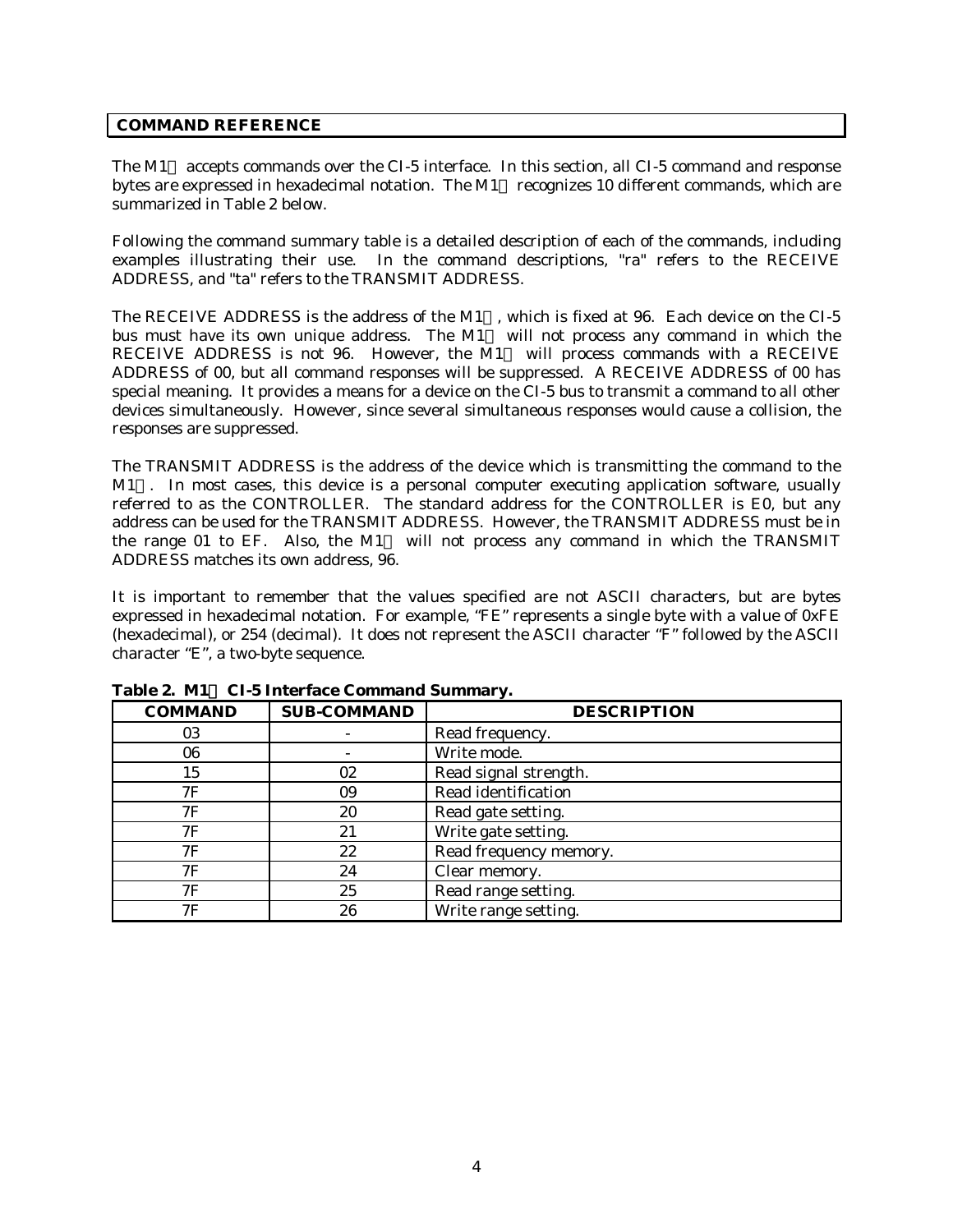#### **READ FREQUENCY**

#### **Command:**

FE FE ra ta 03 FD

**Example:**

|  | റഭ<br>ЭC | -^ | ^^<br>Æ | ┍<br>– |
|--|----------|----|---------|--------|

**Response:**

| าว<br>ro<br>trequency<br>÷۰<br>ιa<br>ົ |
|----------------------------------------|
|----------------------------------------|

**Examples:** 162.55000000 MHz

| <b>TO COOL IN LITTLE</b> |  |  |  |                                     |  |  |  |  |  |  |  |
|--------------------------|--|--|--|-------------------------------------|--|--|--|--|--|--|--|
|                          |  |  |  | FE FE E0 96 03 00 00 00 55 62 01 FD |  |  |  |  |  |  |  |

| 1045.72500000 MHz |  |  |  |  |                                     |  |
|-------------------|--|--|--|--|-------------------------------------|--|
|                   |  |  |  |  | FE FE E0 96 03 00 00 50 72 45 10 FD |  |

| ∀.rror - |      |     |     |     |  |
|----------|------|-----|-----|-----|--|
| ᄂᄂ       | EE L | F۵. | ୍ରମ | FA. |  |

#### **Description:**

This command instructs the unit to send the current counter frequency measurement result.

The frequency data is in the form of 6 bytes, each consisting of 2 BCD digits. The order of the 12 BCD digits is as follows: 0.1 Hz digit, 0.01 Hz digit, 10 Hz digit, 1 Hz digit, 1 kHz digit, 100 Hz digit, 100 kHz digit, 10 kHz digit, 10 MHz digit, 1 MHz digit, 1 GHz digit, 100 MHz digit. See the examples shown above.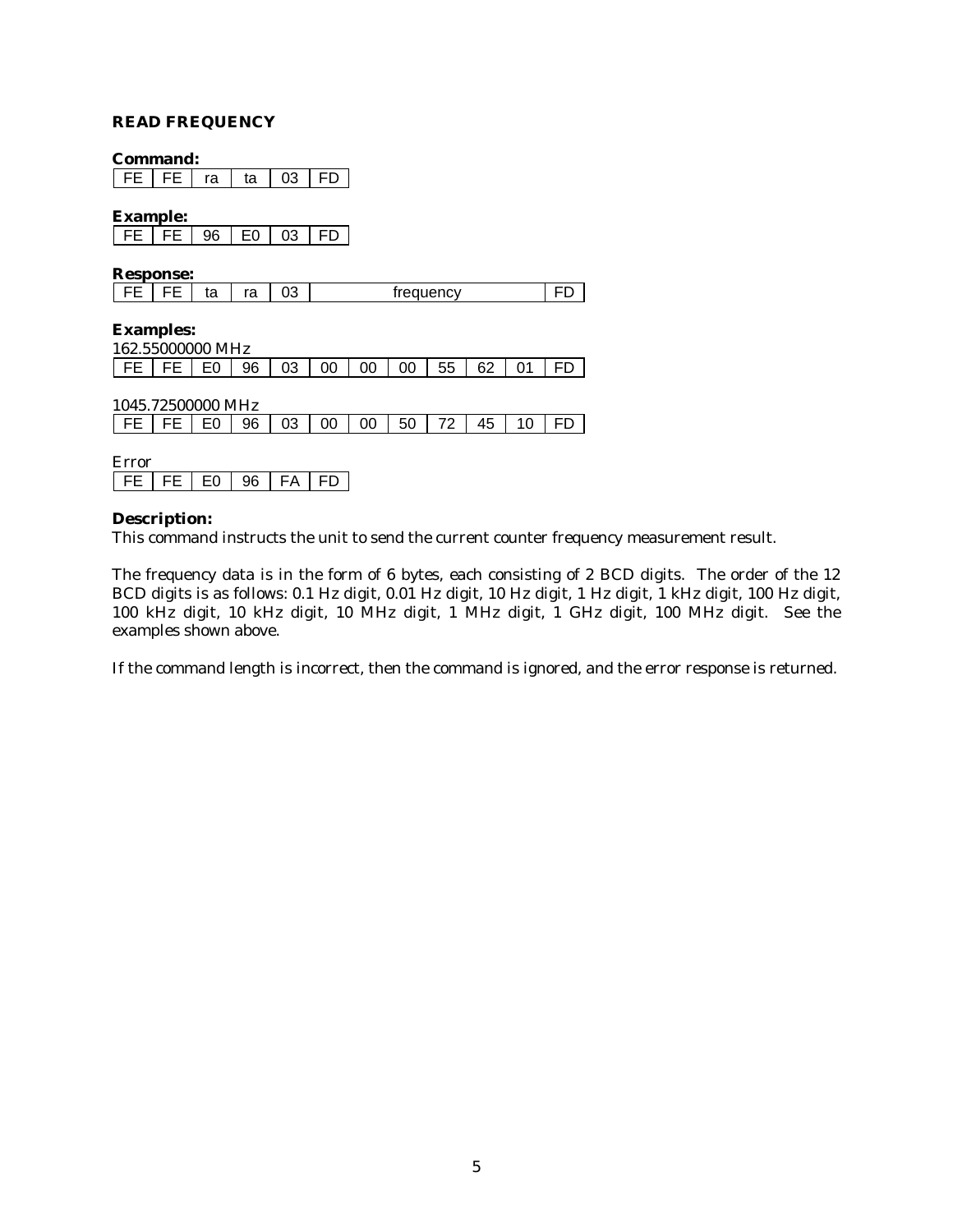## **WRITE MODE**

#### **Command:**

 $FE$   $Fe$   $ra$   $ta$   $06$   $ms$   $FD$ 

is a BCD value representing the selected operating mode. BCD values are encoded as follows: ms

- 00: NORMAL mode
- 01: FILTER mode
- 02: CHANNEL mode
- 03: CAPTURE mode
- 04: RECALL mode

# **Examples:**

|       |      | NORMAL mode |                 |  |       |  |  |  |  |
|-------|------|-------------|-----------------|--|-------|--|--|--|--|
| EE LL | - 96 |             | $E_0$ $06$ $00$ |  | - ED. |  |  |  |  |

CAPTURE mode

| FE 1 96 | E0 06 03 |  |  | I FD |  |
|---------|----------|--|--|------|--|
|---------|----------|--|--|------|--|

#### **Response:**

 $FE$  FE  $t$  ta  $ra$  FB or FA FD

#### **Examples:**

| FF. | - FE 11 | F۵. | FB - | FD |
|-----|---------|-----|------|----|

Error  $FE$  FE E0 96 FA FD

#### **Description:**

This command selects the operating mode.

The mode select data is in the form of 1 byte, consisting of 2 BCD digits. See the examples shown above.

If the command length is incorrect, or if the mode select code is not valid, then the command is ignored, and the error response is returned.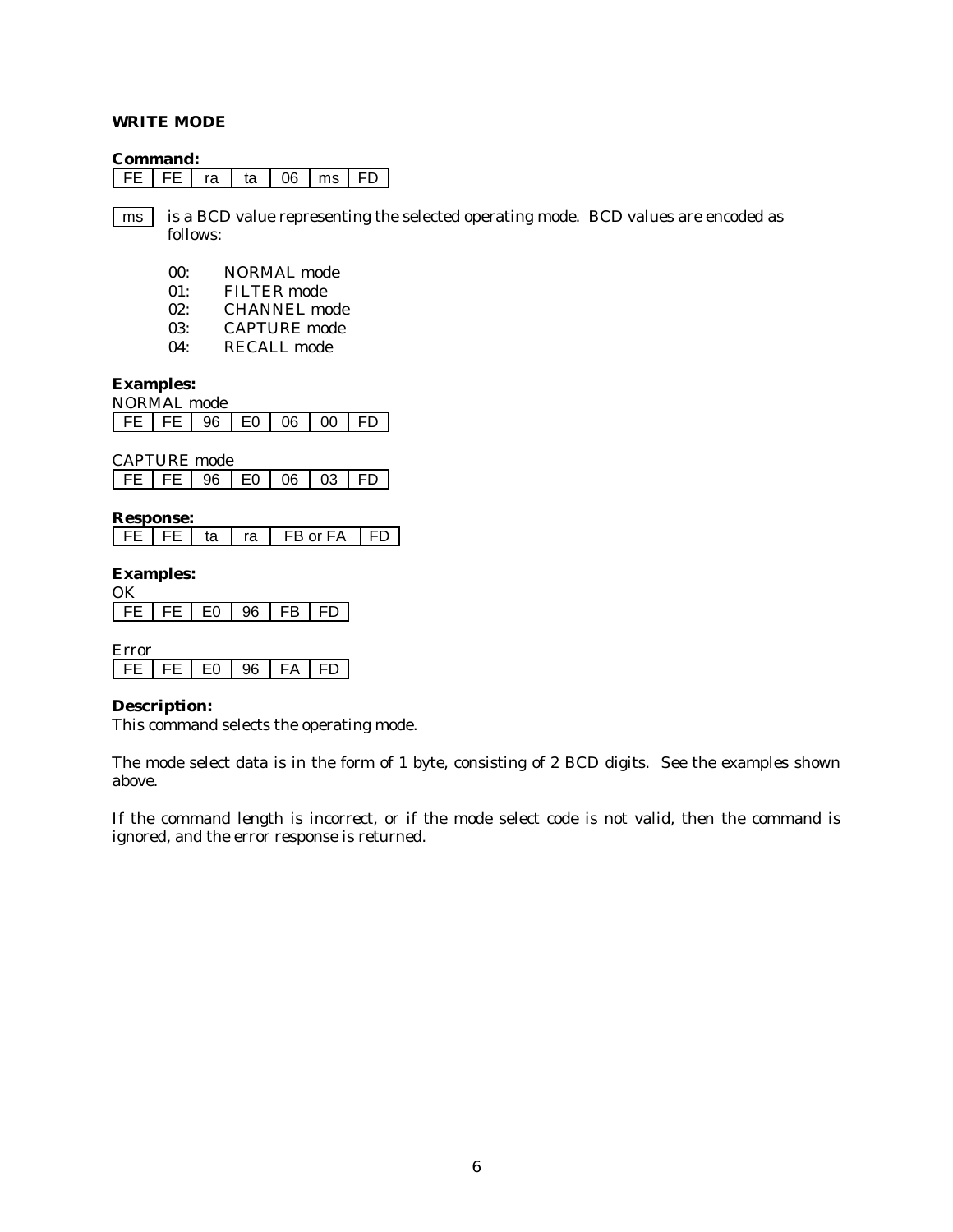# **READ SIGNAL STRENGTH**

**Command:**

FE FE ra ta 15 02 FD

**Example:**

| $\mathsf{I}$ | $FE$   $FE$   $96$ | I EO | 15 | 02 |  |
|--------------|--------------------|------|----|----|--|

**Response:**

| FE   FE   ta   ra   15   02 |  |  |  |  |  | sd |  |
|-----------------------------|--|--|--|--|--|----|--|
|-----------------------------|--|--|--|--|--|----|--|

**Examples:**

|  | 0 bargraph segments |  |                           |  |  |
|--|---------------------|--|---------------------------|--|--|
|  |                     |  | FE FE E0 96 1502 00 00 FD |  |  |

5 bargraph segments FE FE E0 96 15 02 00 05 FD

16 bargraph segments FE FE E0 96 15 02 00 16 FD

Error  $FE$  FE E0 96 FA FD

#### **Description:**

This command instructs the unit to send the current signal strength.

The signal strength data is in the form of 2 bytes, each consisting of 2 BCD digits. The signal strength is reported as the number of bargraph segments active. The reported signal strength ranges from a minimum signal of 0 bargraph segments active to a maximum signal of 16 bargraph segments active. See the examples shown above.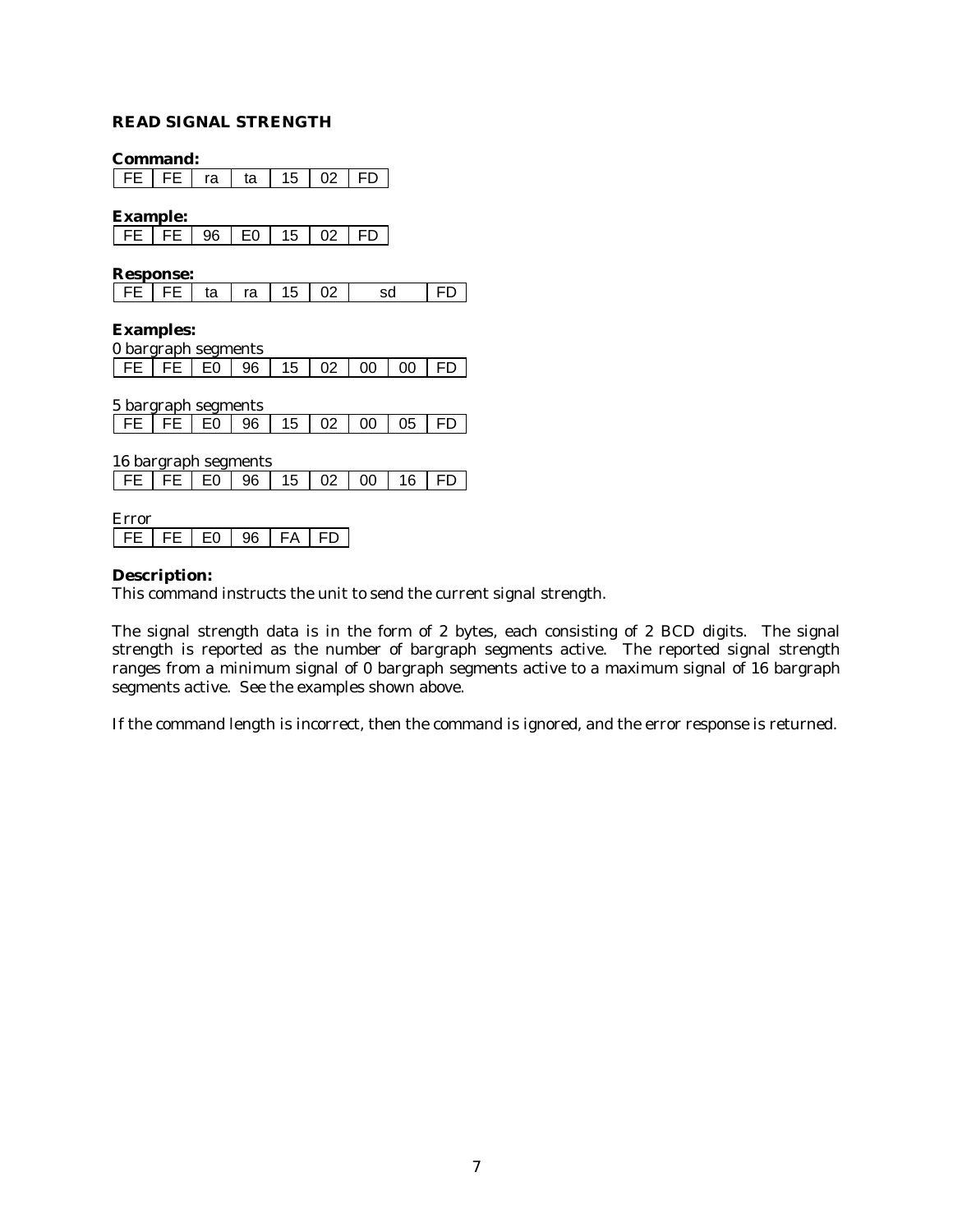# **READ IDENTIFICATION**

**Command:**

FE FE ra ta 7F 09 FD

**Example:**

|  | $\overline{c}$ $\overline{c}$   96   $\overline{c}$ | 7F I | -09 |  |
|--|-----------------------------------------------------|------|-----|--|

**Response:**

| FE   FE   ta   ra   7F   09           id |  | $ sv $ iv $ FD $ |  |
|------------------------------------------|--|------------------|--|
|------------------------------------------|--|------------------|--|

#### **Example:**

|  |  |  |  |  | M1™ A version, software version 2.0, interface version 1.1 |  |
|--|--|--|--|--|------------------------------------------------------------|--|
|  |  |  |  |  | $FE$ FE FE GO 96 7F 09 4D 31 41 20 11 FD                   |  |

| M1™ B version, software version 2.0, interface version 1.1 |  |  |  |  |  |  |  |  |  |                                     |  |  |
|------------------------------------------------------------|--|--|--|--|--|--|--|--|--|-------------------------------------|--|--|
|                                                            |  |  |  |  |  |  |  |  |  | FE FE E0 96 7F 09 4D 31 42 20 11 FD |  |  |

| ∵rror |       |    |    |   |
|-------|-------|----|----|---|
| 5 L L | . E F | ∟∩ | FΔ | ⊢ |

#### **Description:**

This command instructs the unit to send the identification information.

The identification data is in the form of 5 bytes, each consisting of 2 digits. The first 6 digits uniquely identify the device. The next 2 BCD digits indicate the current software version. The last 2 BCD digits indicate the current interface version.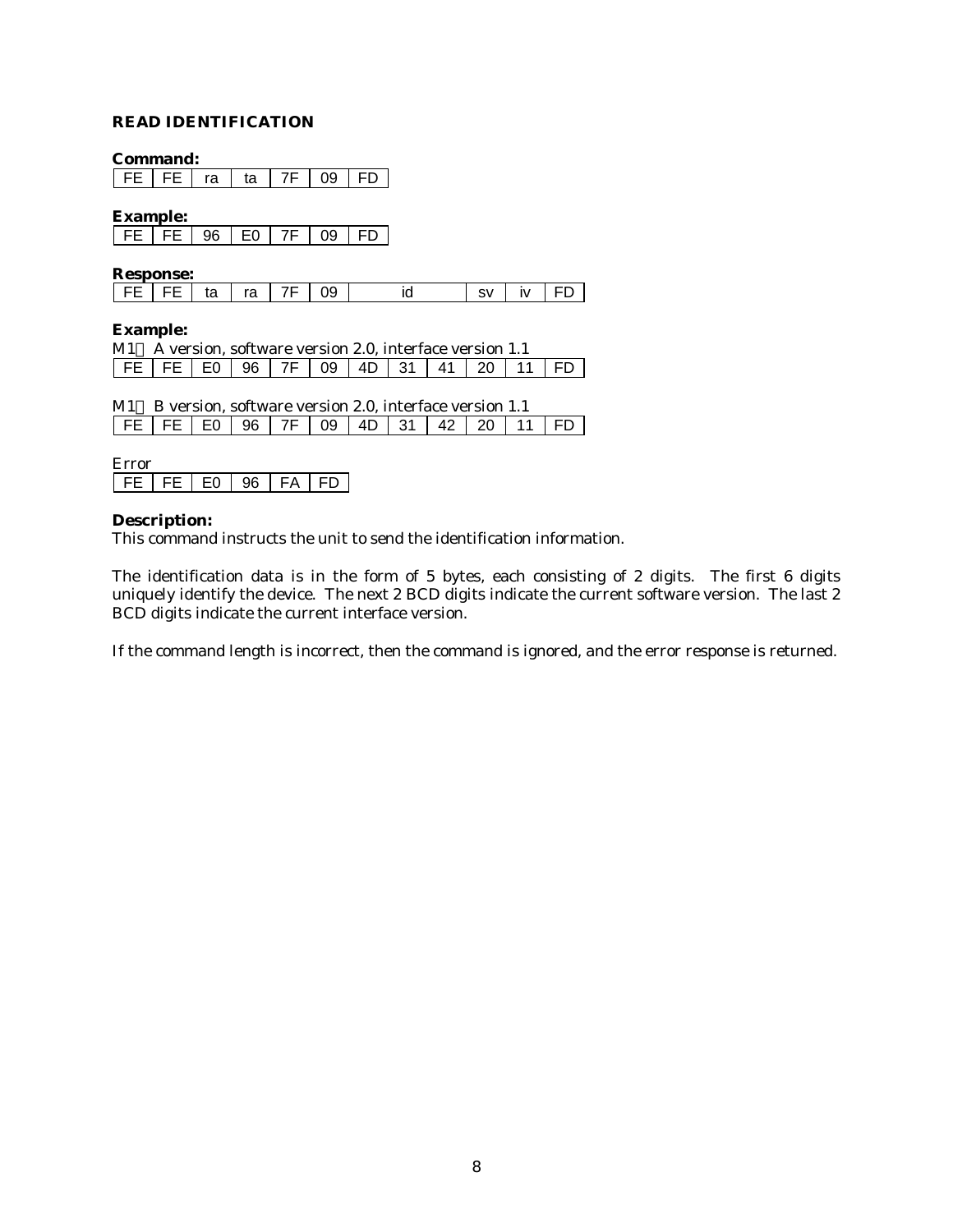# **READ GATE SETTING**

**Command:**

FE FE ra ta 7F 20 FD

**Example:**

|  | -96 L | F۵ | . — 7 Г | -20 |  |
|--|-------|----|---------|-----|--|

**Response:**

| FE   FE   ta   ra   7F   20   gs   FD |  |  |  |
|---------------------------------------|--|--|--|
|                                       |  |  |  |

is a BCD value representing the selected gate setting. BCD values are encoded as follows: gs

- 00: 10 kHz resolution gate setting
- 01: 1 kHz resolution gate setting
- 02: 100 Hz resolution gate setting
- 03: 10 Hz resolution gate setting
- 04: 1 Hz resolution gate setting
- 05: 0.1 Hz resolution gate setting

**Examples:**

| 10 kHz resolution                |  |  |  |  |  |  |  |
|----------------------------------|--|--|--|--|--|--|--|
| FE   FE   E0   96   7F   20   00 |  |  |  |  |  |  |  |

100 Hz resolution

| FE   FE   E0   96   7F   20   02   FD |
|---------------------------------------|
|---------------------------------------|

Error  $FE$  FE E0 96 FA FD

#### **Description:**

This command instructs the unit to send the current gate setting.

The gate setting specifies the counter gate time, and, hence, the measurement resolution of the frequency counter. The gate setting data is in the form of 1 byte, consisting of 2 BCD digits. See the examples shown above.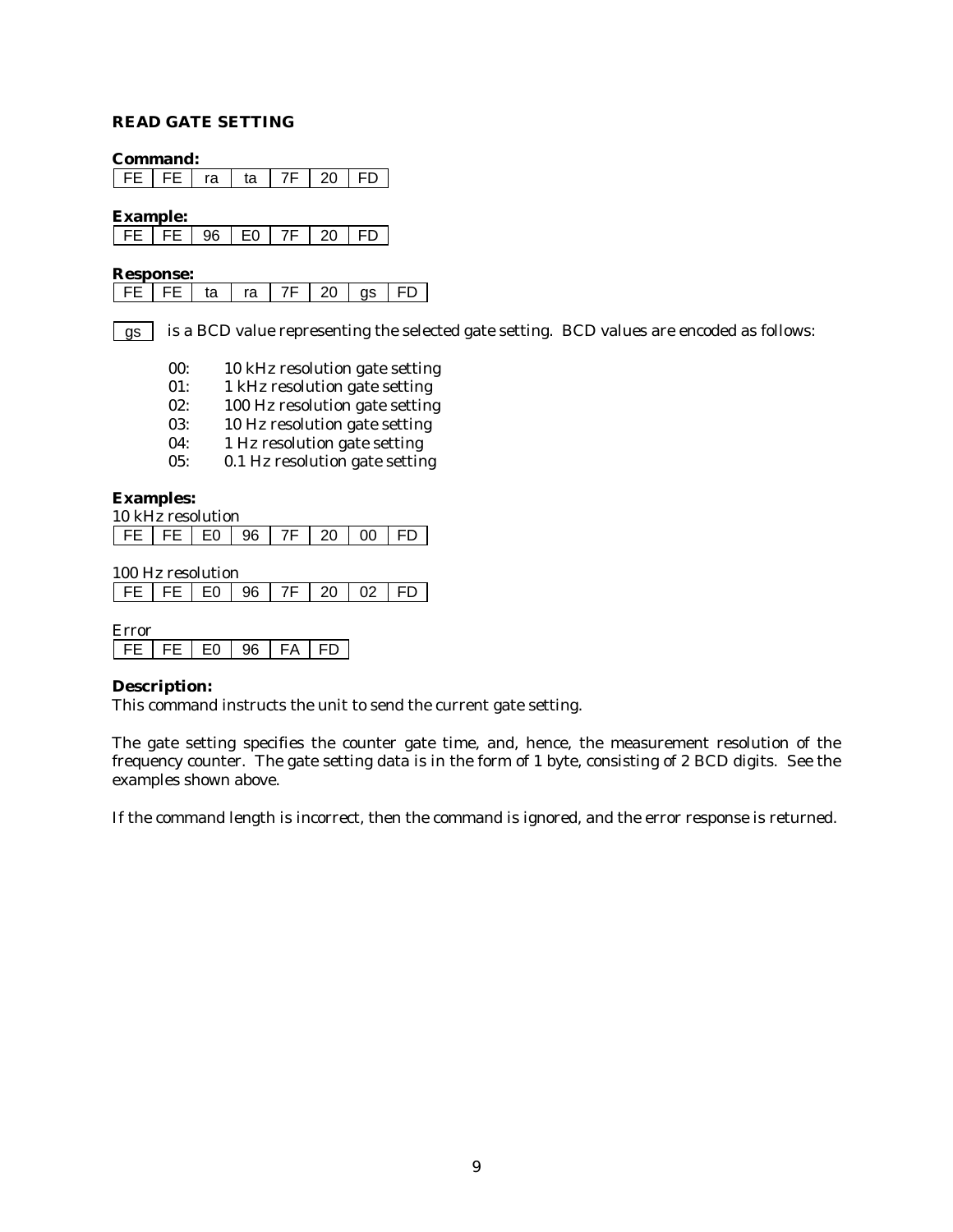## **WRITE GATE SETTING**

#### **Command:**

|  |  | FE   FE   ra   ta   7F   21   gs   FD |  |  |
|--|--|---------------------------------------|--|--|
|  |  |                                       |  |  |

is a BCD value representing the selected gate setting. BCD values are encoded as follows: gs

- 00: 10 kHz resolution gate setting
- 01: 1 kHz resolution gate setting
- 02: 100 Hz resolution gate setting
- 03: 10 Hz resolution gate setting
- 04: 1 Hz resolution gate setting
- 05: 0.1 Hz resolution gate setting

## **Examples:**

| 1 kHz resolution       |  |    |         |  |  |  |  |  |  |  |  |
|------------------------|--|----|---------|--|--|--|--|--|--|--|--|
| $FE$ $FE$ $1.96$ $1.1$ |  | F٥ | 7F I 21 |  |  |  |  |  |  |  |  |

10 Hz resolution

| FE   96   E0 |  | 7F   21   03   FD |  |  |  |
|--------------|--|-------------------|--|--|--|
|--------------|--|-------------------|--|--|--|

## **Response:**

| ta<br>ra | FB or FA |  |
|----------|----------|--|
|----------|----------|--|

## **Examples:**

| FF | ⊏∩ | c | FB - | . . |
|----|----|---|------|-----|

Error | FE | FE | E0 | 96 | FA | FD

# **Description:**

This command selects the gate setting.

The gate setting specifies the counter gate time, and, hence, the measurement resolution of the frequency counter. The gate setting data is in the form of 1 byte, consisting of 2 BCD digits. See the examples shown above. Note that when the Lo-Z prescaled count range setting is selected, only the first 4 gate settings are valid.

If the command length is incorrect, or if CAPTURE mode or RECALL mode is selected, or if the gate select code is not valid, then the command is ignored, and the error response is returned.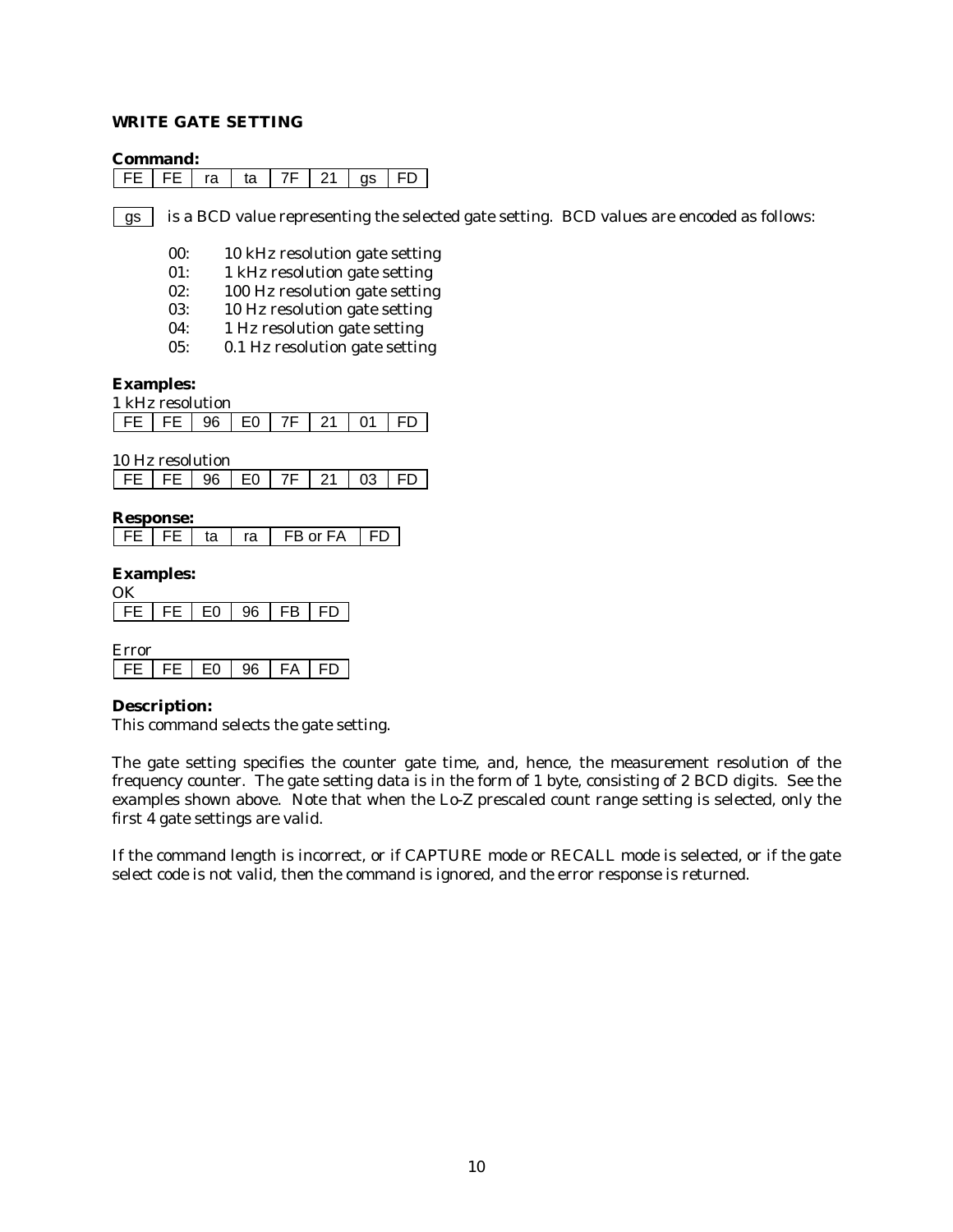## **READ FREQUENCY MEMORY**

|                           | Command: |    |                |    |    |        |    |    |  |  |  |
|---------------------------|----------|----|----------------|----|----|--------|----|----|--|--|--|
| FE                        | FE       | ra | ta             | 7F | 22 | memory |    | FD |  |  |  |
|                           |          |    |                |    |    |        |    |    |  |  |  |
| <b>Examples:</b>          |          |    |                |    |    |        |    |    |  |  |  |
| Memory location 0         |          |    |                |    |    |        |    |    |  |  |  |
| l FE                      | FE.      | 96 | E <sub>0</sub> | 7F | 22 | 00     | 00 | FD |  |  |  |
|                           |          |    |                |    |    |        |    |    |  |  |  |
| <b>Memory location 63</b> |          |    |                |    |    |        |    |    |  |  |  |
| l FEI                     | l FE     | 96 | E <sub>0</sub> | 7F | 22 | 00     | 63 |    |  |  |  |
|                           |          |    |                |    |    |        |    |    |  |  |  |
| <b>Memory location 99</b> |          |    |                |    |    |        |    |    |  |  |  |

| <b>IVICHIUI V IUCALIUII JJ</b> |  |  |                                                                            |  |  |  |  |  |  |
|--------------------------------|--|--|----------------------------------------------------------------------------|--|--|--|--|--|--|
|                                |  |  | FF $\left $ FF $\right $ 96 $\left $ F0 $\right $ 7F $\left $ 22 $\right $ |  |  |  |  |  |  |

## **Response:**

|  | . . | <br>ື | <br>٠α |  | -- | trequency |  |
|--|-----|-------|--------|--|----|-----------|--|
|--|-----|-------|--------|--|----|-----------|--|

| 162.550000 MHz                                            |  |  |  |  |  |  |  |  |  |  |
|-----------------------------------------------------------|--|--|--|--|--|--|--|--|--|--|
| FE   FE   E0   96   7F   22   00   00   55   62   01   FD |  |  |  |  |  |  |  |  |  |  |

1045.725000 MHz

|--|--|--|--|

Error FE FE E0 96 FA FD

#### **Description:**

This command instructs the unit to send the frequency stored in the specified memory location.

The specified memory location data is in the form of two bytes, each consisting of two BCD digits. The specified memory location must be in the range 0 to 99. The frequency data is in the form of five bytes, each consisting of two BCD digits. The order of the ten BCD digits is as follows: 10 Hz digit, 1 Hz digit, 1 kHz digit, 100 Hz digit, 100 kHz digit, 10 kHz digit, 10 MHz digit, 1 MHz digit, 1 GHz digit, 100 MHz digit. See the examples shown above.

If the command length is incorrect, or if the specified memory location is not in the range 0 to 99, then the command is ignored, and the error response is returned.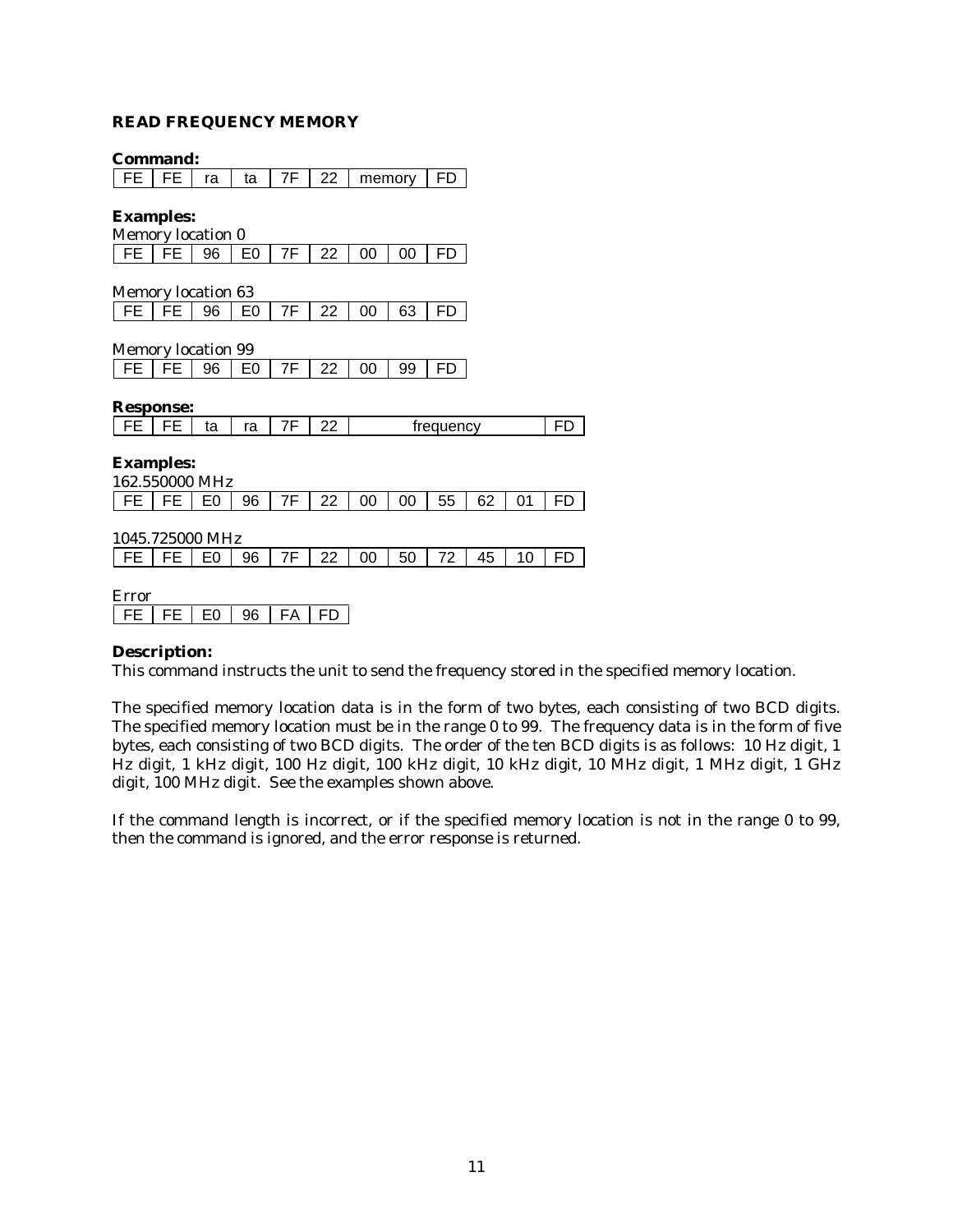## **CLEAR MEMORY**

**Command:**

 $\sqrt{FE}$  FE  $ra$  ta  $7F$  24 FD

**Example:**

| $\mathbf{I}$ |  | $\sim$<br>- | 7 F | ı A |  |
|--------------|--|-------------|-----|-----|--|

**Response:**

|  |  | ta | ra | FB or FA |  |
|--|--|----|----|----------|--|
|--|--|----|----|----------|--|

**Example:**  $\overline{X}$ 

| . |    |    |                              |  |
|---|----|----|------------------------------|--|
|   | E0 | 96 | — r<br>$\overline{ }$<br>'N. |  |

| ີ<br>- 1 |  |  |  |  |   |  |  |  |  |
|----------|--|--|--|--|---|--|--|--|--|
|          |  |  |  |  | Δ |  |  |  |  |

#### **Description:**

This command clears all frequency memory locations.

Once this command is executed, all frequency memory locations are set to zero. The M1<sup>TM</sup> can then begin to capture 100 new frequencies. This command has the same effect as turning the unit on while holding down the MODE switch.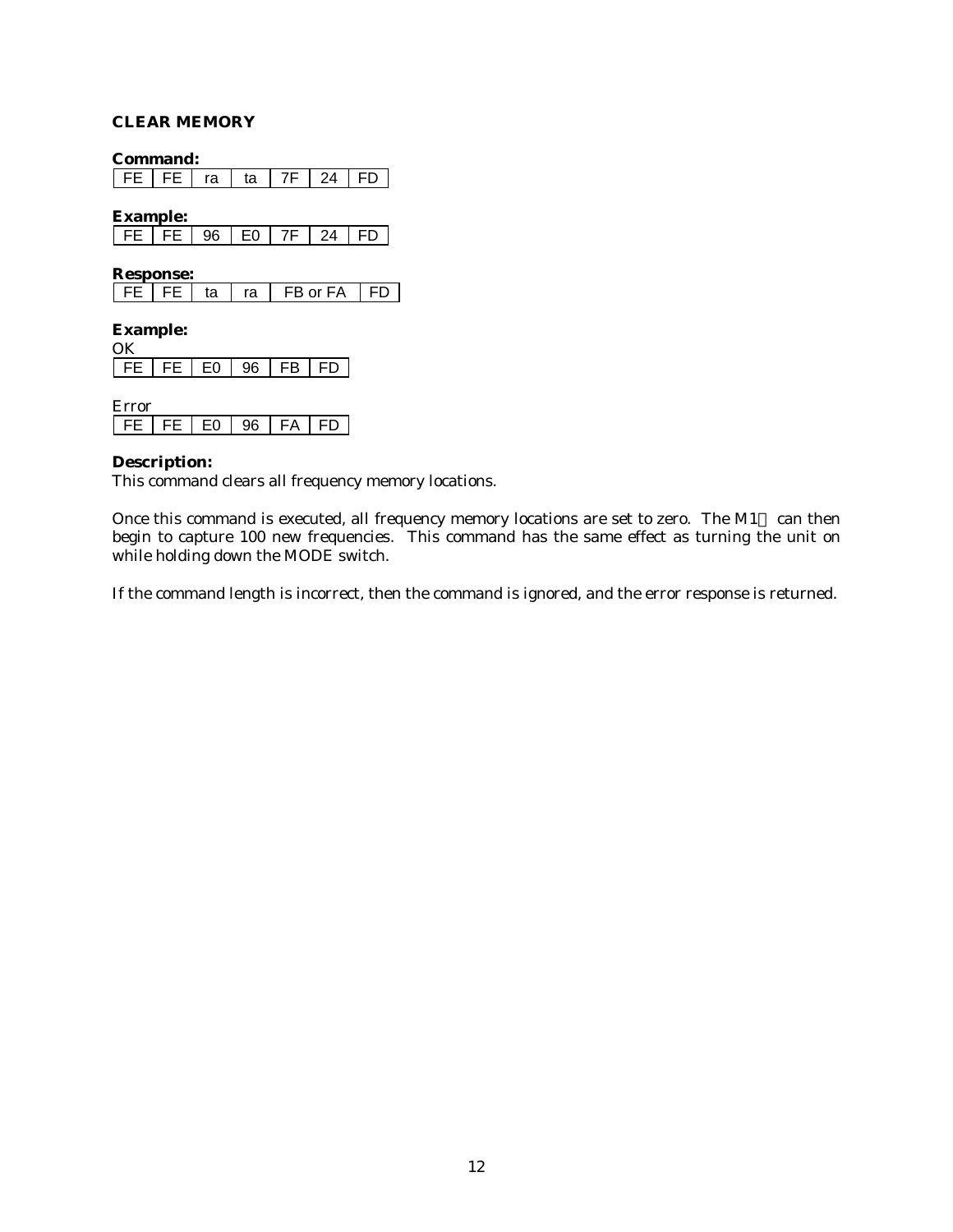## **READ RANGE SETTING**

**Command:**

 $\sqrt{FE}$  FE  $ra$  ta  $7F$  25 FD

**Example:**

| $\mathbf{I}$ | 96 L' | ∼ | 25. |  |
|--------------|-------|---|-----|--|

#### **Response:**

is a BCD value representing the selected range setting. BCD values are encoded as follows: rs

- 00: Hi-Z direct count range setting
- 01: Lo-Z direct count range setting
- 02: Lo-Z prescaled count range setting

#### **Examples:**

10 kHz resolution FE FE E0 96 7F 25 00 FD

100 Hz resolution

| FE   FE   E0   96   7F   25   02   FD |  |  |  |  |  |  |
|---------------------------------------|--|--|--|--|--|--|
|---------------------------------------|--|--|--|--|--|--|

Error

FE FE E0 96 FA FD

#### **Description:**

This command instructs the unit to send the current range setting.

The range setting specifies the counter input impedance and direct/prescale count mode. The range setting data is in the form of 1 byte, consisting of 2 BCD digits. See the examples shown above.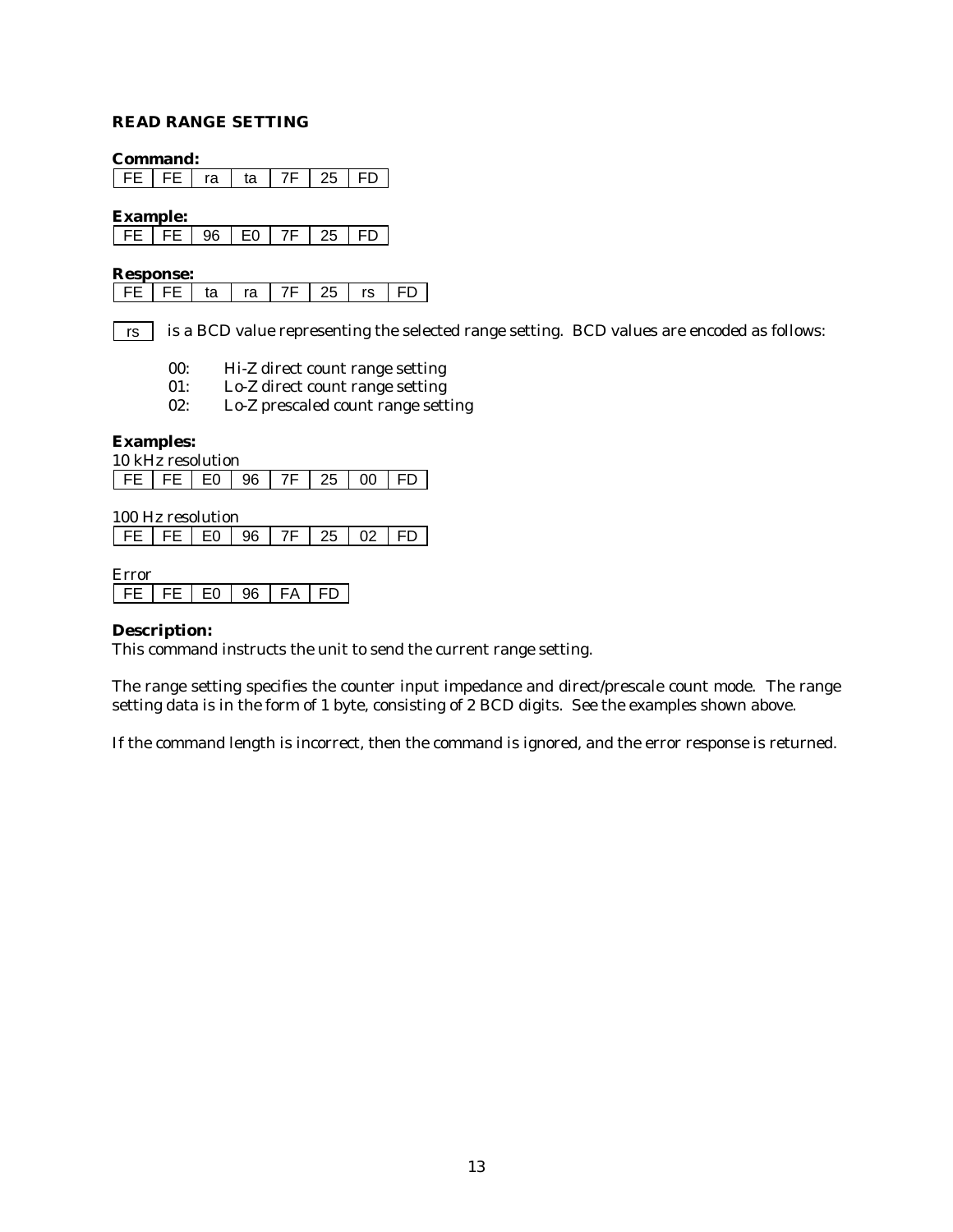# **WRITE RANGE SETTING**

#### **Command:**

 $FE$  FE  $ra$  ta  $7F$  26 RS FD

is a BCD value representing the selected range setting. BCD values are encoded as follows: RS |

- 00: Hi-Z direct count range setting
- 01: Lo-Z direct count range setting
- 02: Lo-Z prescaled count range setting

#### **Examples:**

| Hi-Z direct count range |  |  |  |  |                                       |  |  |  |  |
|-------------------------|--|--|--|--|---------------------------------------|--|--|--|--|
|                         |  |  |  |  | FE   FE   96   E0   7F   26   00   FD |  |  |  |  |

Lo-Z prescaled count range

| FE   FE   96   E0   7F   26   02   FD |  |  |  |  |  |  |  |
|---------------------------------------|--|--|--|--|--|--|--|
|---------------------------------------|--|--|--|--|--|--|--|

**Response:**

|  | ົ | A |  |
|--|---|---|--|
|--|---|---|--|

## **Examples:**

|  |  |  |  |  | FE $ FE E0 96 FB FD$ |  |  |  |  |
|--|--|--|--|--|----------------------|--|--|--|--|

Error

## **Description:**

This command selects the range setting.

The range setting specifies the counter input impedance and direct/prescale count mode. The range setting data is in the form of 1 byte, consisting of 2 BCD digits. See the examples shown above.

If the command length is incorrect, or if RECALL mode is selected, or if the range select code is not valid, then the command is ignored, and the error response is returned.